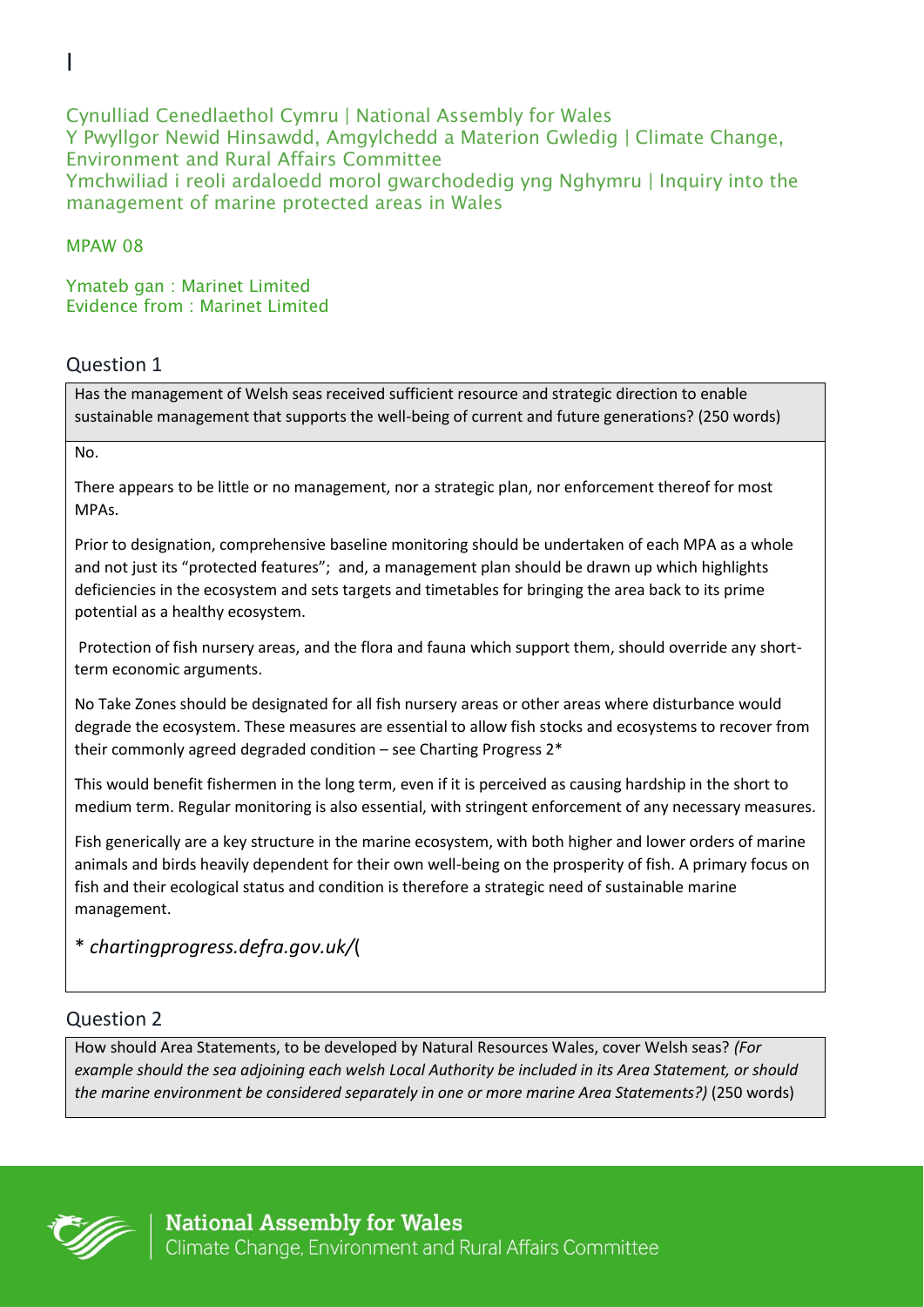The Marine environment is fundamentally different from the land environment, so the marine environment should be considered separately in Marine Area Statements.

As the marine environment contains many migratory species, these species rely on finding good ecosystems in all the areas that they pass through. Hence Marine Area Statements need to cover large marine areas and need to be established at Governmental level. Local Authorities will have the opportunity to take part in the development of these Area Statements, as consultees.

### Question 3

How well are Wales' MPAs currently being managed?

*(This can include aspects such as the condition of sites, staffing to deliver management, surveillance and*  enforcement activities and the data on the extent of activities taking place in MPAs) (250 words)

Poorly, see our response to Question 1.

Until such time as the marine ecosystem as a whole, and specifically maintenance of its integrity, are recognised as the fundamental principle for the management of human activity and its impact, then the function and performance of government will have failed and, as a consequence, MPA management also

It has to be recognised that the focus and purpose of marine management and conservation relates to human activity, not to marine species or physical/chemical features. These natural features (animate and inanimate) are governed by their own processes and when damaged remedy is made by not seeking to interfere or regulate these natural features but rather by, and this is of fundamental importance, regulating the human activities which have caused this damage.

Marine management is, first and foremost, about human management. (136 words)

### Question 4

What are the key issues affecting the effective management of multi-use MPAs? (250 words)

The key human issues are insufficient money, staffing levels, compromises between the competing stakeholders, and expertise.

The protection of the ecosystem as a whole should be the top priority, with no compromise allowed.

A management plan should be drawn up before designation of the MPA, and this should be accompanied by baseline monitoring, then stringent enforcement of the identified conditions associated with the MPA designation.

This needs to be supplemented by regular monitoring to ensure that the ecosystem remains healthy. The management plan should be reviewed at regular intervals (every three – five years max) as a check to see whether the plan is adequate to protect the ecosystem in the whole of the MPA.

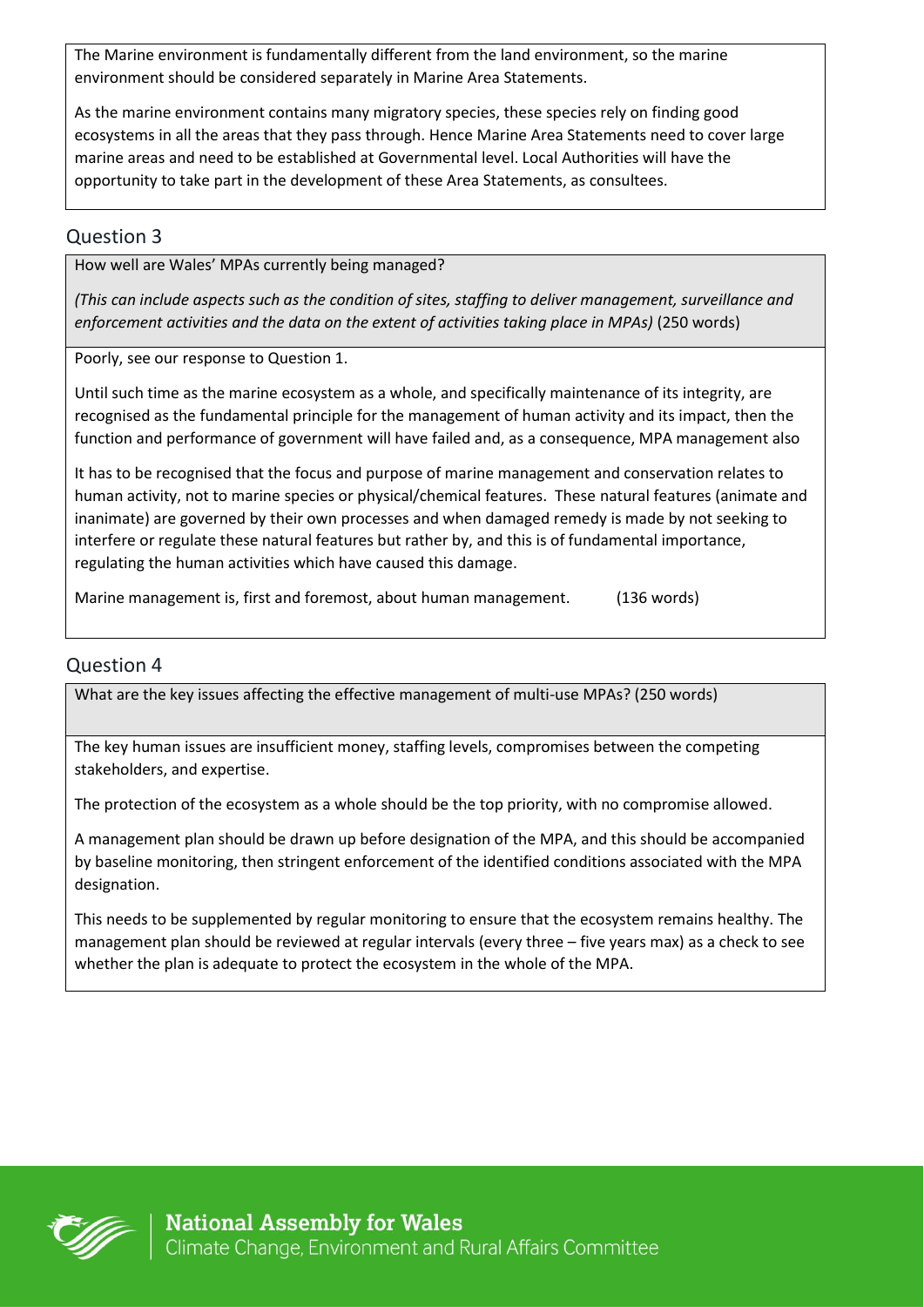## Question 5

Do existing Welsh MPAs currently provide the right protection for the conservation of Welsh marine biodiversity? (250 words)

#### No.

It is pointless to designate a MPA with specific "protected features" unless this designation is accompanied by an adequate management plan, with strong enforcement measures and regular monitoring of the state of these areas, in order to protect the ecosystem as whole within each MPA. The "protected features" do not exist in isolation, but are integrated within and dependent upon the whole ecosystem of the MPA.

Currently none of the Welsh MPAs is a designated as a No Take Zone (NTZ).

Although the large area designated as MPAs around the Welsh coast means it would be impractical to denote the whole of every MPA as a NTZ, we believe that all Marine Conservation Zones (MCZs) and all fish nurseries within MPAs should be designated as NTZs. Any other fragile ecosystems within MPAs which would suffer disturbance from fishing should also become NTZs.

The key question regarding human activity within a MPA is: does the activity adversely affect the ecosystem as a whole ? If it does, then the human activity needs to be restrained, should be subject to conditions, and should be required to be re-licensed on a regular basis.

## Question 6

What lessons can be learnt from current MPA management activity in Wales (including designation, implementation and enforcement)? (250 words)

The system is not functioning as it could, and as it should.

For it to do so, MCZs and MPAs should be ecologically coherent in structure and practice i.e. each supporting one another in order to provide full health for the overall marine ecosystem within the government's jurisdiction. Presently this coherence is absent, and not clearly set out in a comprehensive form to be achieved by a specific date.

For this to occur, government in Wales needs to establish an arm of administration with specific responsibility for marine affairs. This will provide accountability. This arm of government would formulate policy, administer policy, assess the performance of policy, and enforce policy. In short, it would have the sound and healthy functioning of the marine ecosystem as a singular focus. Upon this yardstick it would be accountable.

Until this occurs, the present performance of government and MPAs will fall short of what is necessary and, importantly, achievable.

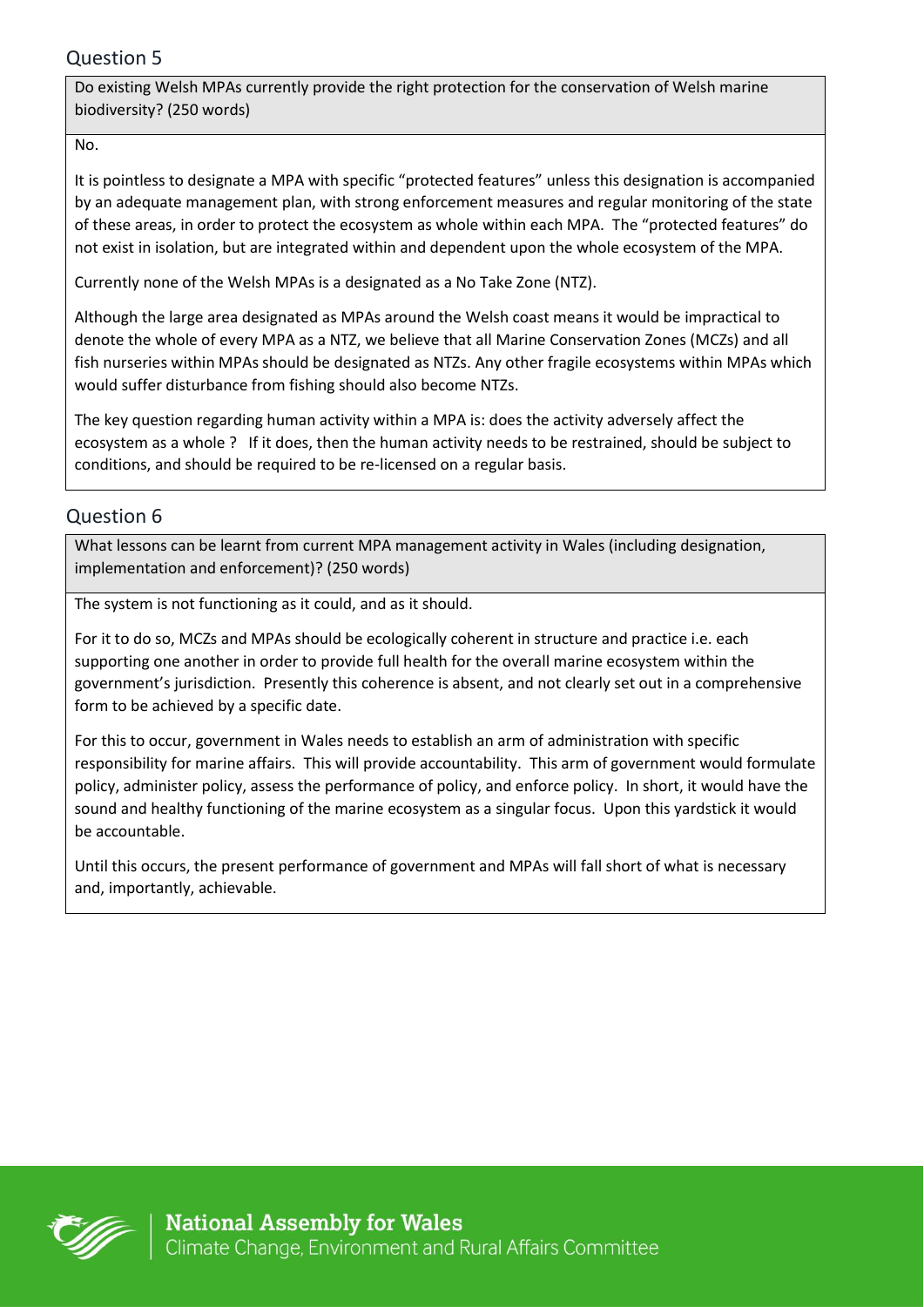Are there MPA examples or practices elsewhere that Wales can learn from? (250 words)

Wales can look elsewhere to see how these matters are tackled.

However, this is not really the issue. That issue is that Wales understands the principles upon sound management of human activity is based, and seeks to implement this based on its own initiative.

Sound management is a democratic process, as much as it is a scientific, financial, and administrative one. Management requires consent and ownership by those people who derive their livelihood from the sea. It must therefore be built on this basis so that people derive the benefits from sound management.

If people respect their environment, if people see that the quality of the environment depends on their behaviour and responds to their behaviour, and people are made accountable for their behaviour, then a genuine management system will have been designed and it will succeed.

From this, the present degraded ecosystem will respond, and restore itself.

### Question 8

The majority of Wales' MPAs are designated under the EU Habitats Directive. How should the Welsh Government's approach to MPA management take account of the UK's decision to leave the European Union? (250 words)

The Welsh Government should retain all the existing provisions and designations established under EU law.

From that point onward, it needs to establish a system of management of human activity so that this activity, licensed wherever necessary (licensing provides finance and accountability), respects the integrity of the ecosystem of the sea as a whole under Welsh jurisdiction.

This is the route to maximum economic benefit from the seas.

This is the route by which the natural systems operating in the overall system can function properly and thus restore the overall health of the sea.

This is the route whereby the seas have democratic ownership, by both the users of the sea and society as a whole.

## Question 9

If you had to make one recommendation to the Welsh Government from all the points you have made, what would that recommendation be? (250 words)

Management plans should be set up before designation of each MPA, and this management (of human activity) should be based on the preservation of the ecosystem both within the MPA and with regard to the MPA's place in the sea as a whole, with stringent baseline monitoring, regularly repeated, and strong enforcement of the required protections necessary to preserve or enhance the ecosystem.